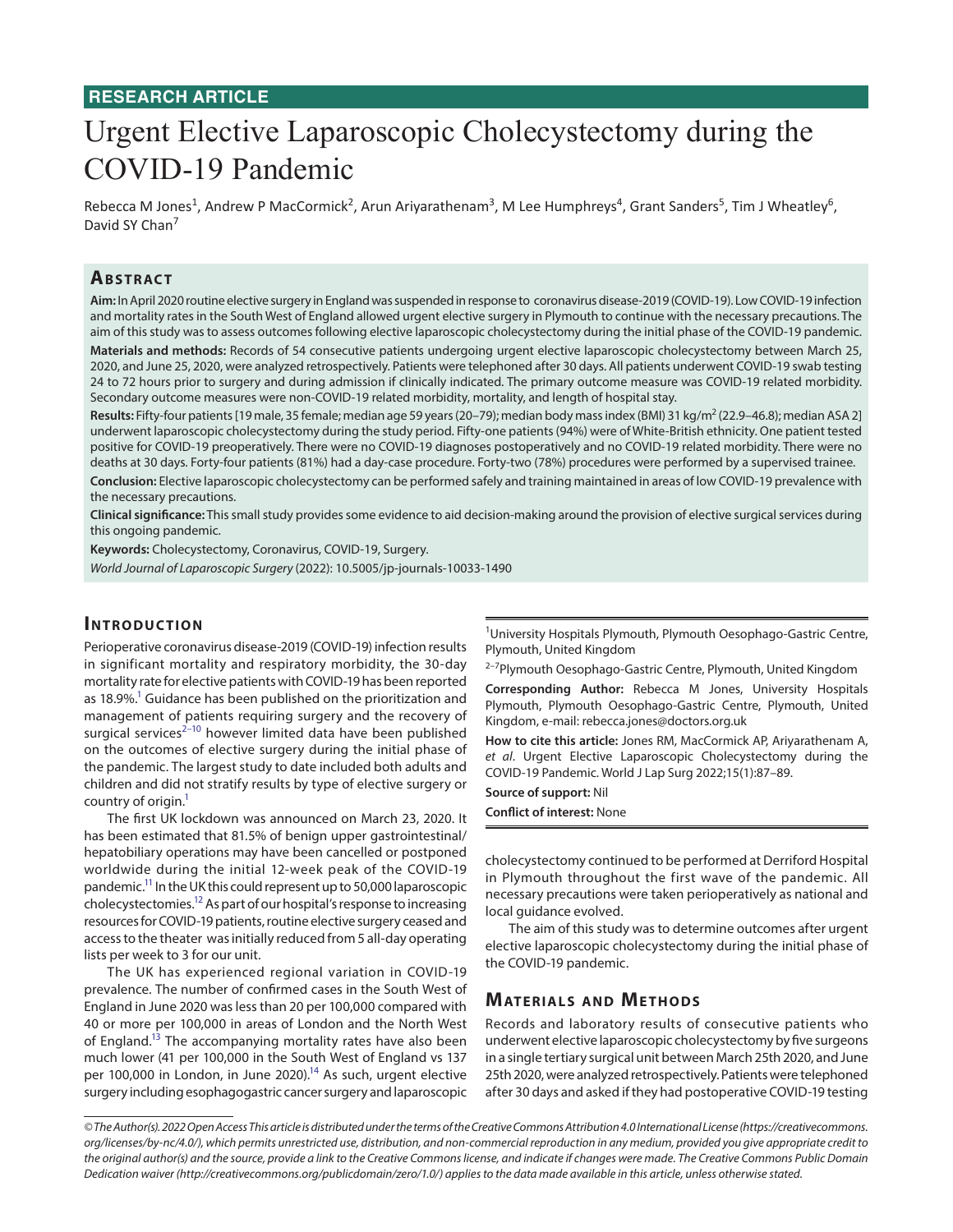performed, as results from tests arranged in the community were not always accessible. They were also asked if they had been treated for any postoperative complications.

The primary outcome measure was COVID-19 related morbidity. Secondary outcome measures were non-COVID-19 related morbidity as defined by the Clavien-Dindo classification, $15$  30-day mortality, and length of hospital stay.

Only patients from the urgent waiting list were operated on electively during this period. These include patients with cholecystitis, cholangitis, pancreatitis, or recurrent severe biliary colic. No changes to our "urgent" classification were made during this period. Both day-case and inpatient procedures were performed. Operations were performed by a consultant or supervised trainee.

# **COVID-19 PRECAUTIONS AND DEVIATIONS fROM THE STANDARD OF CARE**

#### **Patient Selection**

Patients were booked from the urgent waiting list in our usual manner.

#### **Preoperative**

The preoperative assessment took place by telephone, with patients attending in person for blood tests, electrocardiograph (ECG), and methicillin-resistant staphylococcus aureus (MRSA) swabs. COVID-19 screening questions were asked before attendance. COVID-19 swabs were performed 48 hours prior to surgery and patients were asked to self-isolate from this time. Results were available within 24 hours. Thoracic imaging was not routinely requested preoperatively. Our usual admission ward had been reallocated, so patients were admitted for surgery via the day-case recovery area. The risk of perioperative COVID-19 infection was discussed with our patients but no specific figures were given. In all cases, patients were advised that the benefits of surgery outweighed the risks.

#### **Intraoperative**

Anesthetists and operating department practitioners (ODPs) performed intubation in "red" personal protective equipment (PPE) (visor/goggles, FFP3 face mask, double gloving, and gown) for the first 6 weeks. "Amber" PPE (visor/goggles, standard surgical mask, gloves, and apron) was used in the following 6 weeks. Surgeons were operating in "red" PPE during the first 2 weeks followed by "amber" PPE in the following 10 weeks. Cholecystectomy was performed in our standard manner. Pneumoperitoneum was safely evacuated via a filtration system before closure and trocar removal.<sup>[7](#page-2-8)</sup> Training was maintained throughout.

#### **Postoperative**

The postoperative care was provided in our usual surgical wards and day-case recovery area. These had been designated "green" wards with patients only admitted there if they did not have symptoms or clinical suspicion of COVID-19 and had negative swab tests. COVID-19 swabs were performed on any patients who developed a fever or symptoms, along with prompt patient isolation. All other surgical inpatients were swabbed on admission. In-patient results were available within 4 hours of testing. Routine swabbing of asymptomatic staff was not being performed at the time of this study.

## **RESULTS**

Fifty-four patients underwent elective laparoscopic cholecystectomy during the study period. Five patients could not be contacted postoperatively. Demographic and treatment details are listed in [Table 1.](#page-1-0) Fifty-one patients were of White British ethnicity. All patients underwent preoperative COVID-19 swab tests. Eight patients required a postoperative COVID-19 swab test, all of whom had a negative result. Only one patient was swabbed due to potential COVID-19 symptoms. Six patients were tested routinely as they were readmitted to the hospital. One patient was routinely swabbed by their employer. One asymptomatic patient had a positive COVID-19 swab preoperatively, they were contacted and their surgery was postponed.

Outcomes are detailed in [Table 2.](#page-1-1) There was no COVID-19 related morbidity. Of the six patients (11%) who were readmitted within 30 days of discharge, four were treated for postoperative pain and had normal investigations, including a magnetic resonance cholangiopancreatogram (MRCP). One patient was readmitted with pancreatitis which was managed conservatively following a normal MRCP. One patient was readmitted with an occult trocar injury to the small bowel and underwent two emergency laparotomies during their stay including a small bowel resection and ileostomy. Two

<span id="page-1-0"></span>**Table 1:** Demographic and treatment details

| Female:Male                                | 35:19            |
|--------------------------------------------|------------------|
| Median age (range), years                  | 59 (20-79)       |
| Median BMI (range), kg/m <sup>2</sup>      | 31 (22.9 - 46.8) |
| Median ASA                                 | 2                |
| Comorbidities                              |                  |
| <b>Diabetes</b>                            | 8                |
| Hypertension                               | 14               |
| Cardiac                                    | 6                |
| Respiratory                                | 7                |
| Indication for surgery                     |                  |
| Cholecystitis                              | 27               |
| Cholecystitis with gallbladder perforation | 3                |
| <b>Biliary colic</b>                       | 15               |
| Pancreatitis                               | 9                |
| Surgical approach                          |                  |
| Laparoscopic                               | 54               |
| Open/converted                             | 0                |
| Procedures performed by trainee            | 42               |
|                                            |                  |

#### <span id="page-1-1"></span>**Table 2:** Outcomes

| COVID-19 related morbidity                  | 0            |
|---------------------------------------------|--------------|
| Non COVID-19 morbidity                      | 5            |
| Bowel injury                                | $1$ (CD IVa) |
| Pancreatitis                                | $1$ (CD II)  |
| Pai                                         | $4$ (CD I)   |
| Wound infection                             | $1$ (CD I)   |
| Nausea                                      | $1$ (CD I)   |
| <b>Bile leak</b>                            | 0            |
| Bile duct injury                            | 0            |
| 30-day mortality                            | 0            |
| Median overall length of stay (range), days | $0(0-3)$     |
| 30-day readmission rate                     | 6            |
|                                             |              |

CD, Clavien-Dindo classification